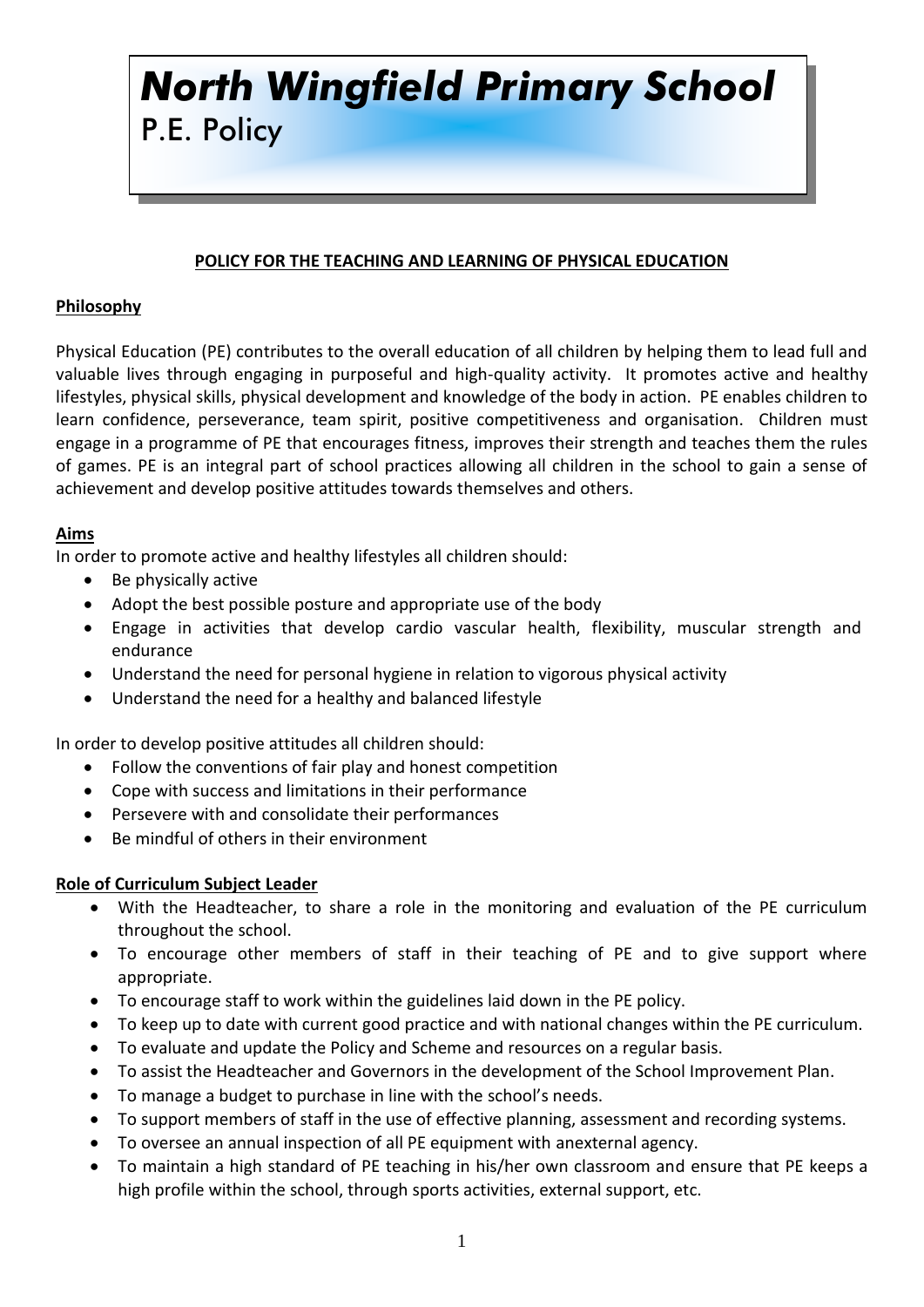## **Entitlement**

Children are entitled to high-quality PE lessons. All children are entitled to at least 2 hours of structured physical activities.

## **Curriculum**

The areas of physical activity (games, gymnastics, dance, athletics, swimming and outdoor activities) are set out in the Foundation Stage Curriculum and National Curriculum 2014. The PE curriculum at Grappenhall Heys is based on these requirements and is detailed on the year planner.

Grappenhall Heys have adopted REAL PE scheme of work for the teaching of skills in PE.

Each year group will learn PE in accordance with the long term planning focussing on the fundamentals of movement. This will ensure continuity and progression through school in order to continue to improve standards in PE. We believe in a holistic approach to physical education.

## **Areas of activity**

**Early Years** Pupils should be taught: **Games** 

- Spatial awareness
- Basic motor skills
- Co-ordination and control
- Aiming, predicting and estimating

#### **Dance**

Using their imagination in art, design, music, dance, imaginative role-play and stories

## **Gymnastics**

Travel around, under, over and through balancing and climbing apparatus

# **Games (KS1 and KS2)**

Pupils should be taught:

- Simple competitive games
- A variety of ways to send, receive, strike and travel with/without a ball
- Games which include running, chasing, dodging, avoiding and awareness of space and other players
- To develop core skills in attacking, defending, invasion, striking and fielding
- To play small-sided and simplified versions of net/wall and target games

# **Gymnastics (KS1 and KS2)**

Pupils should be taught:

- To use technical vocabulary
- To perform basic actions of travelling (turning, rolling, jumping, balancing, climbing)
- To link movements on the floor and apparatus
- To repeat movements / develop sequences
- To develop complex movements

# **Dance (KS1 and KS2)**

Pupils should be taught: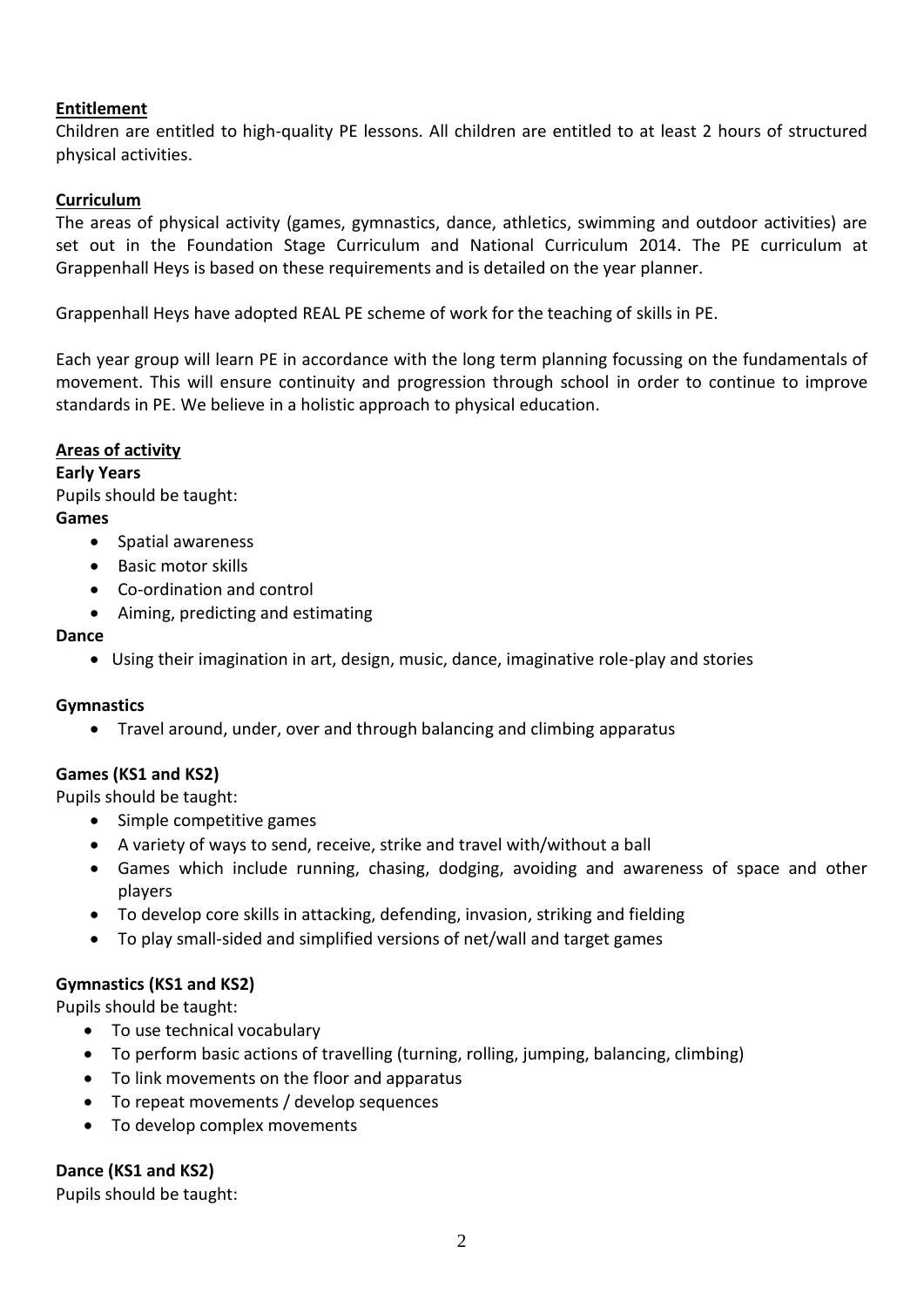- To compose and control movements by varying shape, size, direction, level, speed, tension and continuity
- Investigate different genres of dance
- To express feelings moods and ideas
- To respond to various stimuli including music

# **Athletics (KS1 and KS2)**

Pupils should be taught:

- To develop and refine basic running, jumping and throwing techniques using a variety of equipment
- To measure, compare and improve their own performance

# **Swimming (KS2 – Year 5)**

Pupils should be taught:

- To swim unaided, competently and safely for at least 25m
- To develop confidence in water and
- To develop floating skills and support positions
- To develop an effective and efficient swimming strokes on the front and back
- To understand and follow basic water safety and survival skills

# **Outdoor Activities (KS2)**

Pupils should be taught:

- To perform outdoor and adventurous activities in a variety of environments
- To face physical and problem solving challenges individually and collaboratively

At North Wingfield Primary and Nursery School PE will be taught through;

- Exposition (demonstration, explanation and instruction) by the teacher to the class, groups or individuals
- Practical activity and related discussion
- Co-operative group work
- Consolidation and practice of fundamental skills
- Opportunity to discuss and reflect on their work through a plenary
- Use of professional/qualified coaching to enhance current provision within school
- Links made to Every Child Matters and Healthy Schools
- Extended high-quality provision through after school activities making use of professional / qualified coaches
- Use of community facilities local swimming baths

# **Planning, Assessment, Recording and Reporting**

# **Planning**

Planning for PE is initially shown in long term plans, which incorporates REAL PE themes**.** Lesson plans (annotated from the schemes of work) show more detailed learning objectives and differentiated activities. Each plan must incorporate a warm up, main and cool down session.

# **High-quality lessons should include:**

- A statement of the learning objective
- A whole class risk assessment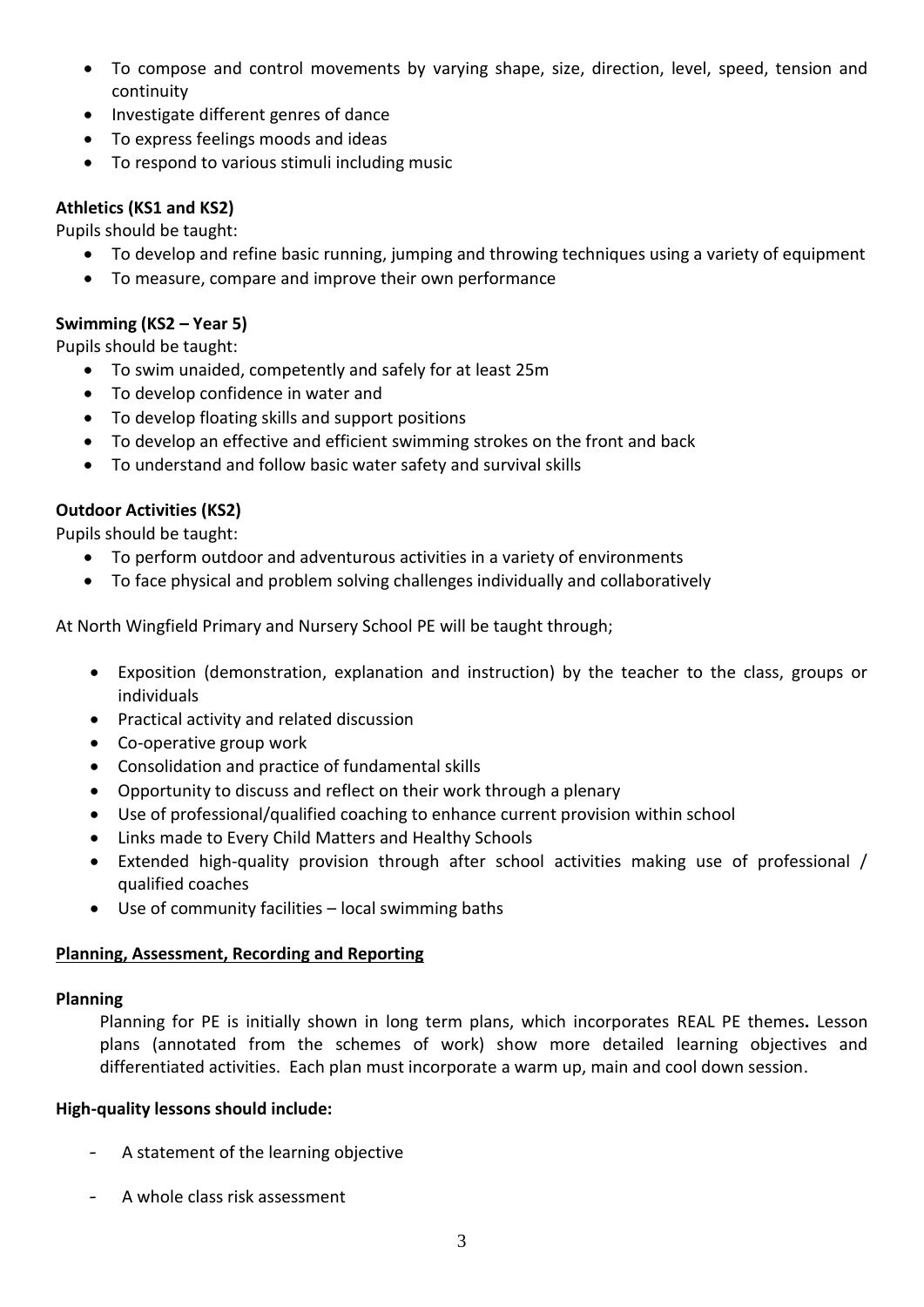- Teaching the children to warm up safely
- The teaching of skills and techniques
- The application and adaptation of learnt skills in games activities
- Modelling of correct technique
- Use of correct and specific technical vocabulary
- Performance and evaluation of each other's work
- Work which reflects the learning objective
- Teaching the children to cool down safely
- Teaching the children the impact PE has on their bodies and focussing on the different muscle groups.

## **Assessment**

**Summative and formative assessment** in PE is carried out by class teachers:

- Informally during the course of teaching through observation
- Children to complete a self-assessment at the start and end of each unit of work. This selfassessment tool to be used to support children in being reflective in their lessons and with their achievements
- At the end of each unit of work teachers to complete pupil assessments in order to update the children's attainment and progress in that area of PE.
- These are used to assist in reporting to the parents and passed on to the following class teacher
- To inform future planning

## **Inclusion**

In accordance with the school's Inclusion Policy, PE activities are differentiated to meet the needs of each pupil.

Children with *Special Educational Needs and Disability* will be identified through a range of activities. Their needs will be met through the development of individual or group programmes that encompass a range of learning styles and are designed to enrich the curriculum.

## **Equality**

Teachers will ensure that all pupils have fair access to the PE curriculum, regardless of gender, race, or ability, in accordance with the school's Equality Policy.

## **Resources**

All teachers have access to centrally stored PE resources. Resources are kept in an indoor store in the hall. All PE resources are checked regularly to ensure that they meet health and safety requirements, and in addition to this, all resources are audited annually.

## **Health and Safety**

Everyone has a duty under health & safety guidelines to ensure PE activities are carried out with due regard to the safety of staff and pupils in line with school, Local Authority and Health & Safety Policies.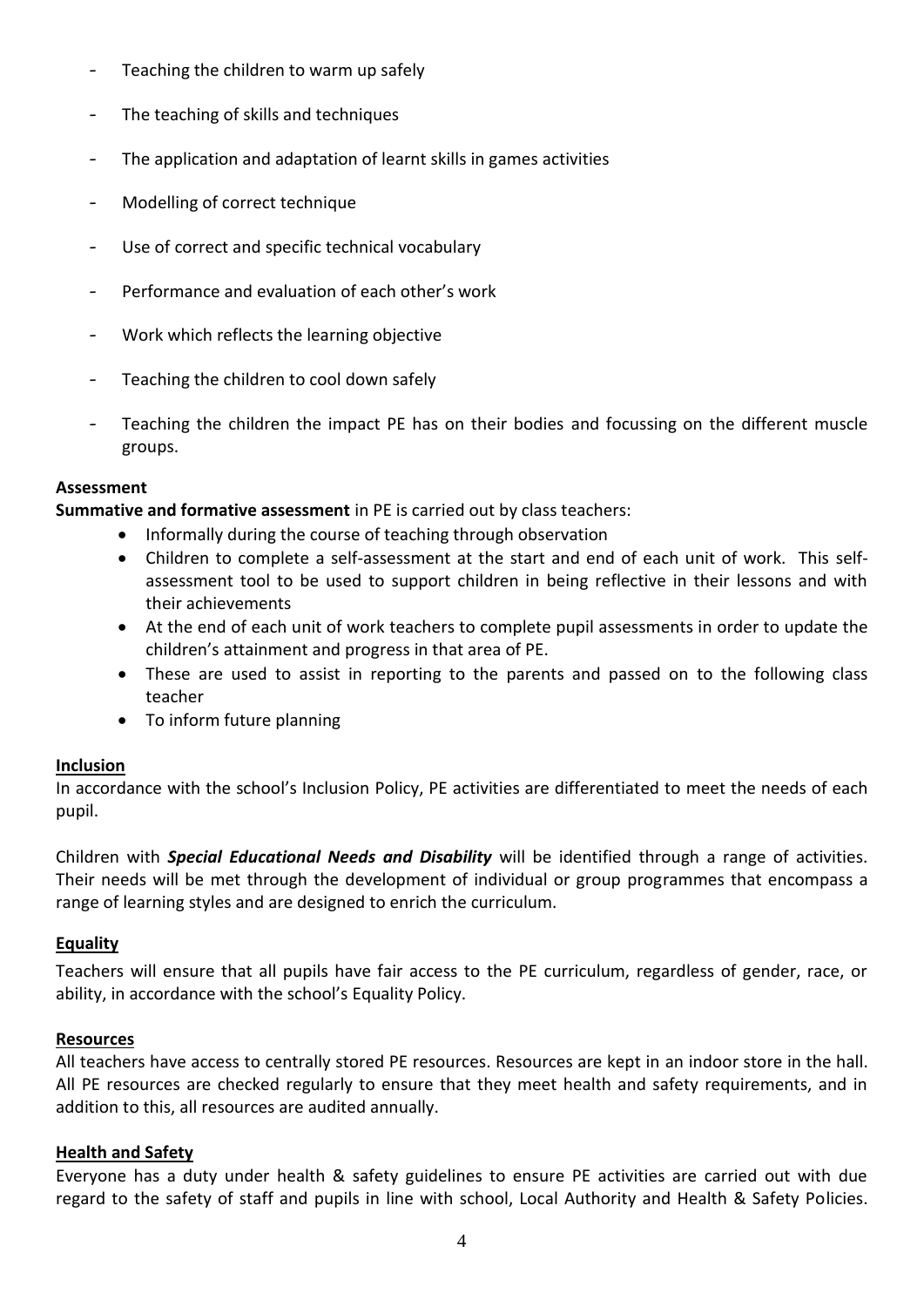Advice can be sought from the Local Authority's adviser, or the staff members responsible for Health & Safety.

Reference should be made to the school's Risk Assessments and the **British Association of Advisers and Lecturers in Physical Education** (Baalpe) safe practice document which outlines specific PE guidance. All staff have a copy of the **Health and Safety Policy** in school documentation file. The **Baalpe** safe practice document and risk assessments can be accessed in the Headteachers office.

(The **Baalpe** safe practice documentation should be consulted for further guidance)

## **All jewellery should be removed and stored safely before each lesson**

*A representative from the Department for Education (DfE) told us that schools can insist on this, and recommended that schools outline their rules on wearing jewellery during PE lessons in a written policy. A pupil who refuses to follow the school's policy on removing jewellery for PE lessons can be prevented from participating in the lesson on health and safety grounds.*

- Staff should carry out risk assessments with the children at the start of all PE lessons.
- All equipment, apparatus and environment should be checked before the start of every lesson by teacher and is the responsibility of the teacher
- Children should be given health and safety guidance through the lesson
- All long hair must be tied back
- Children must follow the schools Uniform Policy and wear a white t-shirt and black/navy shorts. Logos are not allowed unless the logo is the North Wingfield Primary design
- For indoor PE children should walk to the hall with suitable footwear on (pumps/trainers or school shoes)
- All children taking part in indoor PE should be bare foot or suitable footwear for indoor PE (pumps not trainers)
- For gymnastics when the apparatus is being used suitable footwear should be worn (pumps or barefoot only)
- All children with verruca's should wear pumps
- Children who do not have a PE kit will either borrow school kit or go and work in another classroom. Parents will be informed after two consecutive occasions of no PE kit.
- Every child must have a school PE kit. They should bring it into school at the beginning of a half term and take it home at the end of a half term for cleaning.
- P.E. kit includes plain white t-shirt (NO LOGO'S), plain black/navy shorts, pumps (indoor), trainers (outdoor).
- Children who forget P.E. can access a small selection of spare kit items this will be closely monitored

When travelling to sporting activity, the appropriate risk assessments are completed and the followed issues addressed:

- All children wear seat belts
- All supervising adults to be aware of risk implications
- All supervising adults that attend swimming to hold a current DBS
- All transporting adults to be fully insured
- Parents permission for taking children out of school obtained
- Parent permission for children to be transported by other parents
- After school competitions children to be transported by their parents or a responsible adult who the child's parents have given permission. School to be informed.